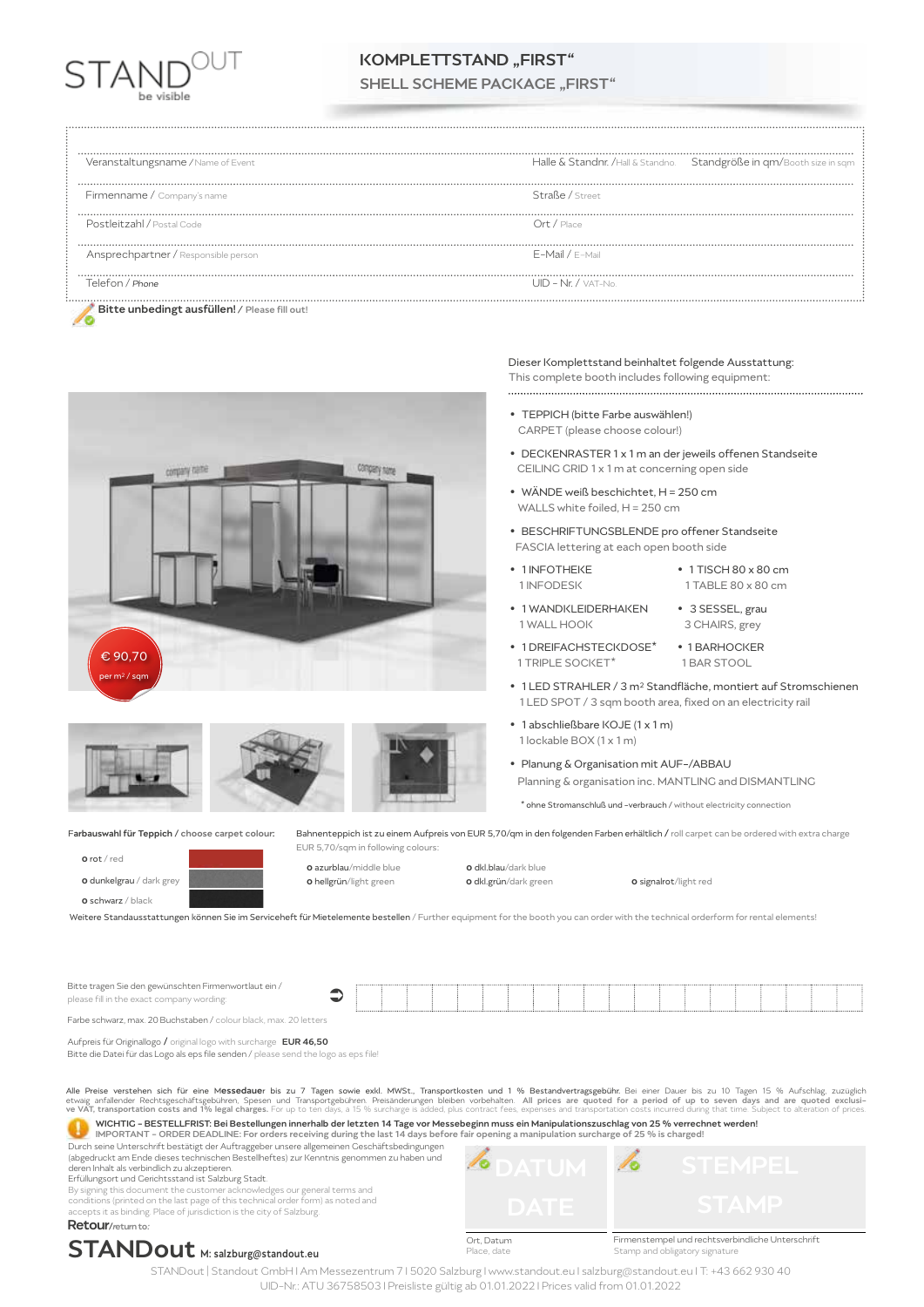

# KOMPLETTSTAND ..EXPERT"

SHELL SCHEME PACKAGE ..EXPERT"

| Veranstaltungsname / Name of Event            | Halle & Standnr. /Hall & Standno. Standgröße in qm/Booth size in sqm |
|-----------------------------------------------|----------------------------------------------------------------------|
| Firmenname / Company's name                   | Straße / Street                                                      |
| Postleitzahl / Postal Code                    | $Ort /$ Place                                                        |
| Ansprechpartner / Responsible person          | F-Mail / F-Mail                                                      |
| Telefon / Phone                               | $UID - Nr. / VAT-No.$                                                |
| Bitte unbedingt ausfüllen! / Please fill out! |                                                                      |





Dieser Komplettstand beinhaltet folgende Ausstattung: This complete booth includes following equipment:

**•** TEPPICH (bitte Farbe auswählen!) CARPET (please choose colour!)

- WÄNDE weiß beschichtet, H = 250 cm, Seitenwand ROT WALLS white foiled, H = 250 cm, side wall RED
- **•** BESCHRIFTUNGSBLENDE an jeder off. Standseite, gebogen FASCIA lettering at each open booth side, curved
- **•** 1 INFOTHEKE **•** 1 STEHTISCH, H=103 cm
	- 1 HIGHTABLE, H=103 cm
- **•** 1 WANDKLEIDERHAKEN **•** 4 BARHOCKER 4 BAR STOOLS
- **•** 1 DREIFACHSTECKDOSE\* 1 TRIPLE SOCKET\*

Bahnenteppich ist zu einem Aufpreis von EUR 5,70/qm in den folgenden Farben erhältlich / roll carpet can be ordered with extra charge

- **•** 1 abschließbare KOJE (1 x 1 m) 1 lockable BOX (1 x 1 m)
- **•** 1 LED STRAHLER / 3 m2 Standfläche 1 LED SPOT / 3 sqm booth area, fixed on an electricity rail
- **•** Planung & Organisation mit AUF-/ABBAU Planning & organisation inc. MANTLING and DISMANTLING

\* ohne Stromanschluß und -verbrauch / without electricity connection

Farbauswahl für Teppich / choose carpet colour:

0 rot / red



0 schwarz / black



EUR 5,70/sqm in following colours:

```
o hellgrün/light green 0 dkl.grün/dark green 0 signalrot/light red
```
 $\bullet$ 

**0** azurblau/middle blue **0 dkl.blau/dark blue** 

Weitere Standausstattungen können Sie im Serviceheft für Mietelemente bestellen / Further equipment for the booth you can order with the technical orderform for rental elements!

Bitte tragen Sie den gewünschten Firmenwortlaut ein / please fill in the exact company wording:

Farbe schwarz, max. 20 Buchstaben / colour black, max. 20 letters

Aufpreis für Originallogo / original logo with surcharge **EUR 46,50** 

Bitte die Datei für das Logo als eps file senden / please send the logo as eps file!

All<mark>e Preise verstehen sich für eine M**essedaue**r bis zu 7 Tagen sowie exkl. MWSt., Transportkosten und 1 % Bestandvertragsgebühr.</mark> Bei einer Dauer bis zu 10 Tagen 15 % Aufschlag, zuzüglich<br>etwaig anfallender Rechtsgeschäf

WICHTIG - BESTELLFRIST: Bei Bestellungen innerhalb der letzten 14 Tage vor Messebeginn muss ein Manipulationszuschlag von 25 % verrechnet werden! o IMPORTANT - ORDER DEADLINE: For orders receiving during the last 14 days before fair opening a manipulation surcharge of 25 % is charged!

Durch seine Unterschrift bestätigt der Auftraggeber unsere allgemeinen Geschäftsbedingungen (abgedruckt am Ende dieses technischen Bestellheftes) zur Kenntnis genommen zu haben und deren Inhalt als verbindlich zu akzeptieren.

Erfüllungsort und Gerichtsstand ist Salzburg Stadt.

By signing this document the customer acknowledges our general terms and

conditions (printed on the last page of this technical order form) as noted and accepts it as binding. Place of jurisdiction is the city of Salzburg. Retour/return to:





Ort, Datum e date

۰



 $\sqrt{\circ}$ 

STANDout | Standout GmbH I Am Messezentrum 7 I 5020 Salzburg I www.standout.eu I salzburg@standout.eu I T: +43 662 930 40 UID-Nr.: ATU 36758503 I Preisliste gültig ab 01.01.2022 I Prices valid from 01.01.2022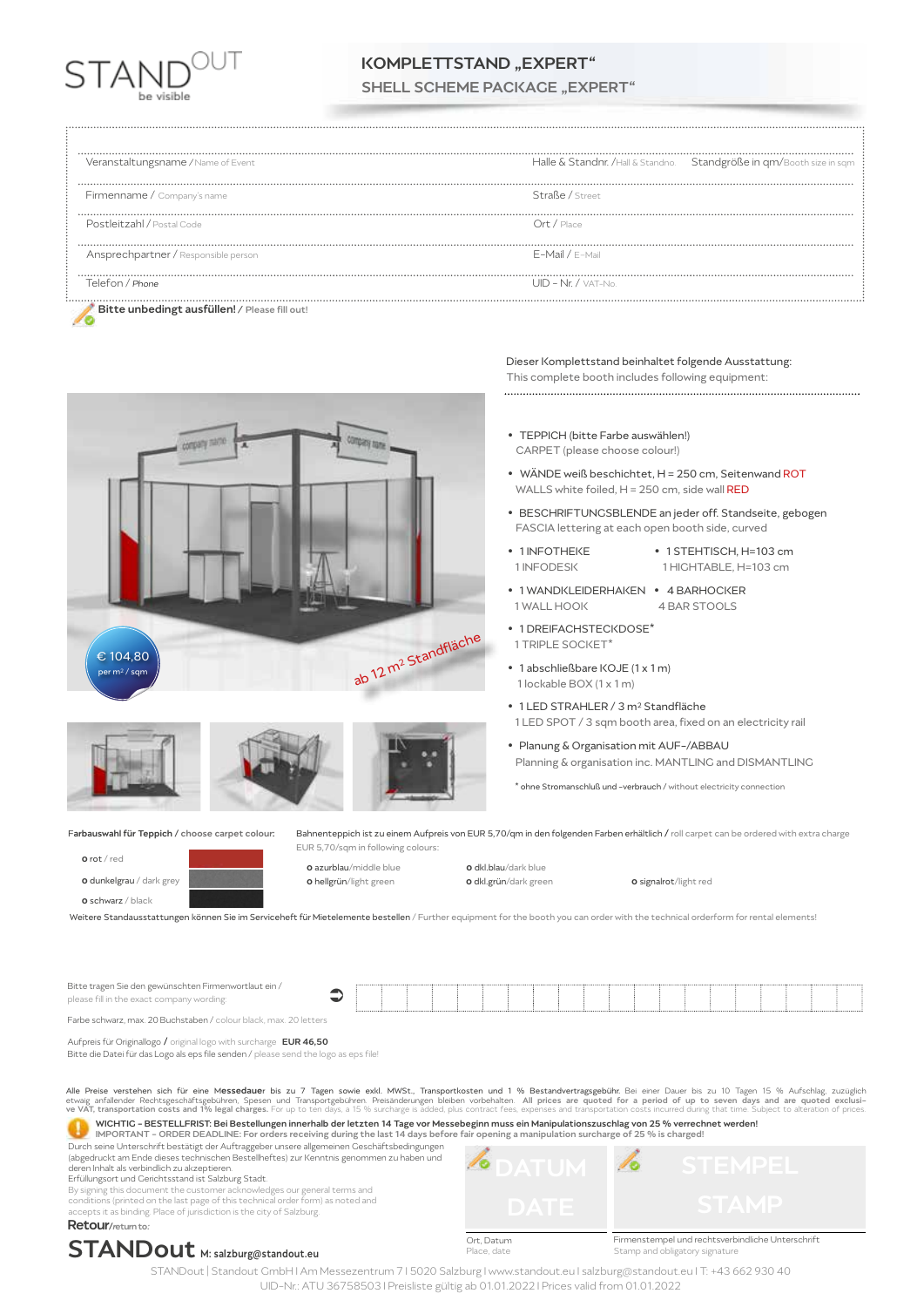

### KOMPLETTSTAND ..HERMES" SHELL SCHEME PACKAGE "HERMES"

| Veranstaltungsname / Name of Event            | Halle & Standnr. /Hall & Standno. Standgröße in qm/Booth size in sqm |
|-----------------------------------------------|----------------------------------------------------------------------|
| Firmenname / Company's name                   | Straße / Street                                                      |
| Postleitzahl / Postal Code                    | Ort / Place                                                          |
| Ansprechpartner / Responsible person          | F-Mail / F-Mail                                                      |
| Telefon / Phone                               | $UID - Nr. / VAT-No.$                                                |
| Bitte unbedingt ausfüllen! / Please fill out! |                                                                      |



### Dieser Komplettstand beinhaltet folgende Ausstattung:

This complete booth includes following equipment: 

**•** TEPPICH (bitte Farbe auswählen!) CARPET (please choose colour!)

- **•** WÄNDE weiß beschichtet, H = 250 cm, Seitenwand GRAU WALLS white foiled, H = 250 cm, side wall GREY
- **•** BESCHRIFTUNGSBLENDE pro off. Standseite, H = 30 cm FASCIA lettering at each open booth side, H = 30 cm
- **•** 1 INFOTHEKE Maxima **•** 1 TISCH 80 x 80 cm 1 BARDESK Maxima 1 TABLE 80 x 80 cm
- **•** 1 WANDKLEIDERHAKEN **•** 4 SESSEL 1 WALL HOOK
- **•** 1 DREIFACHSTECKDOSE\* **•** 1 BARHOCKER 1 TRIPLE SOCKET\* 1 BARSTOOL
- **•** 1 abschließbare KOJE (1 x 1 m) 1 lockable BOX (1 x 1 m)
- **•** 1 HQI Ellipsoid STRAHLER je 4 m2 Standfläche 1 HQI Ellipsoid SPOT per 4 sqm booth-area

 $\sqrt{\circ}$ 

**•** Planung & Organisation mit AUF-/ABBAU Planning & organisation inc. MANTLING and DISMANTLING

\* ohne Stromanschluß und -verbrauch / without electricity connection

Farbauswahl für Teppich / choose carpet colour:

0 rot / red







 $\bullet$ 

Weitere Standausstattungen können Sie im Serviceheft für Mietelemente bestellen / Further equipment for the booth you can order with the technical orderform for rental elements!

Bitte tragen Sie den gewünschten Firmenwortlaut ein / please fill in the exact company wording:

Farbe schwarz, max. 20 Buchstaben / colour black, max. 20 letters

Aufpreis für Originallogo / original logo with surcharge **EUR 46,50** 

Bitte die Datei für das Logo als eps file senden / please send the logo as eps file!

All<mark>e Preise verstehen sich für eine M**essedaue**r bis zu 7 Tagen sowie exkl. MWSt., Transportkosten und 1 % Bestandvertragsgebühr.</mark> Bei einer Dauer bis zu 10 Tagen 15 % Aufschlag, zuzüglich<br>etwaig anfallender Rechtsgeschäf WICHTIG - BESTELLFRIST: Bei Bestellungen innerhalb der letzten 14 Tage vor Messebeginn muss ein Manipulationszuschlag von 25 % verrechnet werden!

Œ IMPORTANT - ORDER DEADLINE: For orders receiving during the last 14 days before fair opening a manipulation surcharge of 25 % is charged!

Durch seine Unterschrift bestätigt der Auftraggeber unsere allgemeinen Geschäftsbedingungen (abgedruckt am Ende dieses technischen Bestellheftes) zur Kenntnis genommen zu haben und deren Inhalt als verbindlich zu akzeptieren.

Erfüllungsort und Gerichtsstand ist Salzburg Stadt.

By signing this document the customer acknowledges our general terms and

conditions (printed on the last page of this technical order form) as noted and accepts it as binding. Place of jurisdiction is the city of Salzburg. Retour/return to:

## STANDout M: salzburg@standout.eu

Ort, Datum e date

۰

Firmenstempel und rechtsverbindliche Unterschrift Stamp and obligatory signature

STANDout | Standout GmbH I Am Messezentrum 7 I 5020 Salzburg I www.standout.eu I salzburg@standout.eu I T: +43 662 930 40 UID-Nr.: ATU 36758503 I Preisliste gültig ab 01.01.2022 I Prices valid from 01.01.2022

Bahnenteppich ist zu einem Aufpreis von EUR 5,70/qm in den folgenden Farben erhältlich / roll carpet can be ordered with extra charge EUR 5,70/sqm in following colours: **0** azurblau/middle blue **0 dkl.blau/dark blue** 

**o** hellgrün/light green **0 dkl.grün/dark green 0 signalrot/light red**